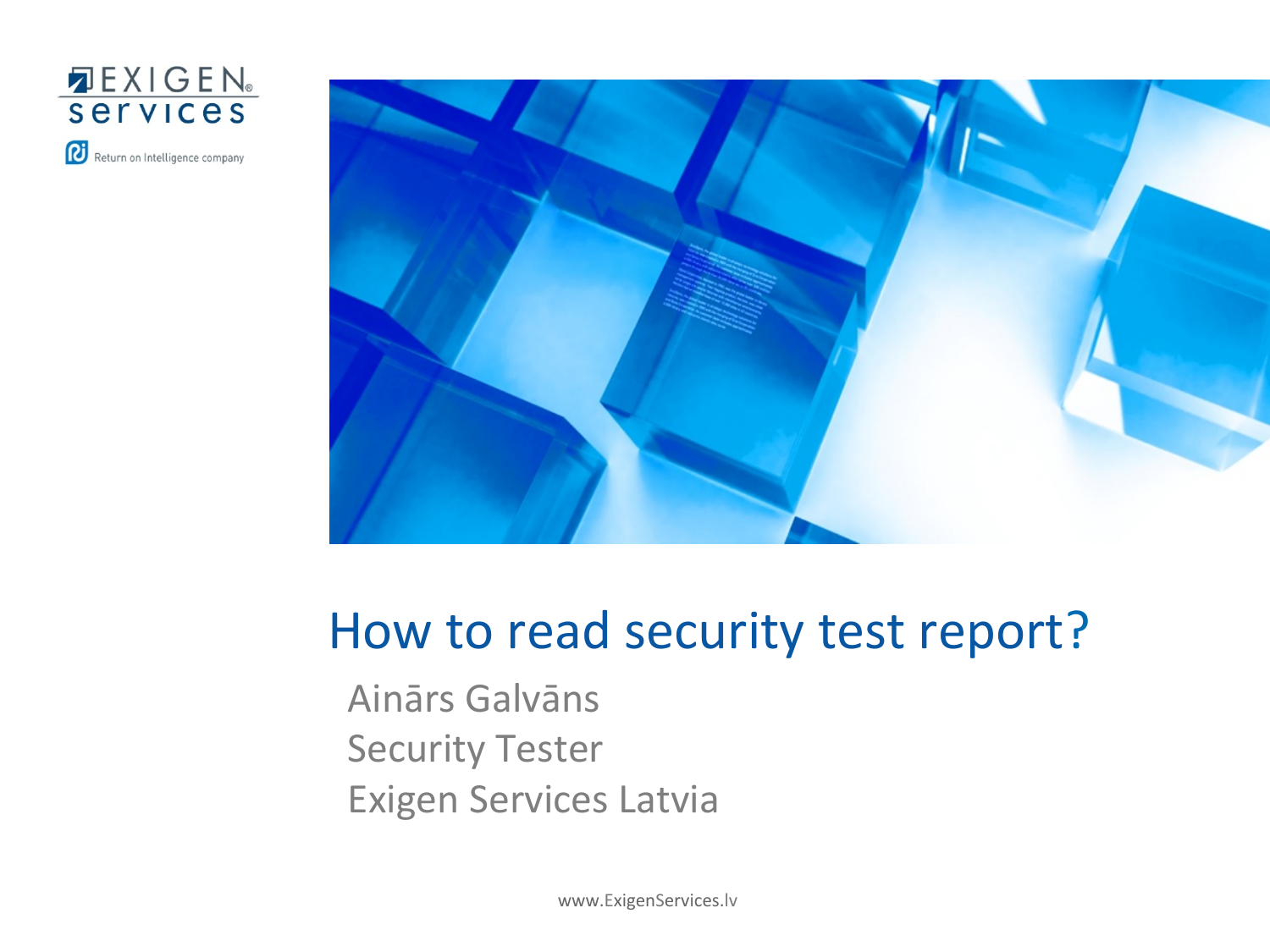| <b>Term</b>              | <b>Definition</b>                                                                                                                               |
|--------------------------|-------------------------------------------------------------------------------------------------------------------------------------------------|
| Threat                   | A threat is a possible danger that might exploit a<br>vulnerability to breach security and thus cause<br>possible harm                          |
| Vulnerability            | <b>Vulnerability</b> is a weakness which allows an<br>attacker to reduce a system's<br>information assurance                                    |
| Information<br>assurance | Information assurance includes protection of the<br>integrity, availability, authenticity, non-<br>repudiation and confidentiality of user data |

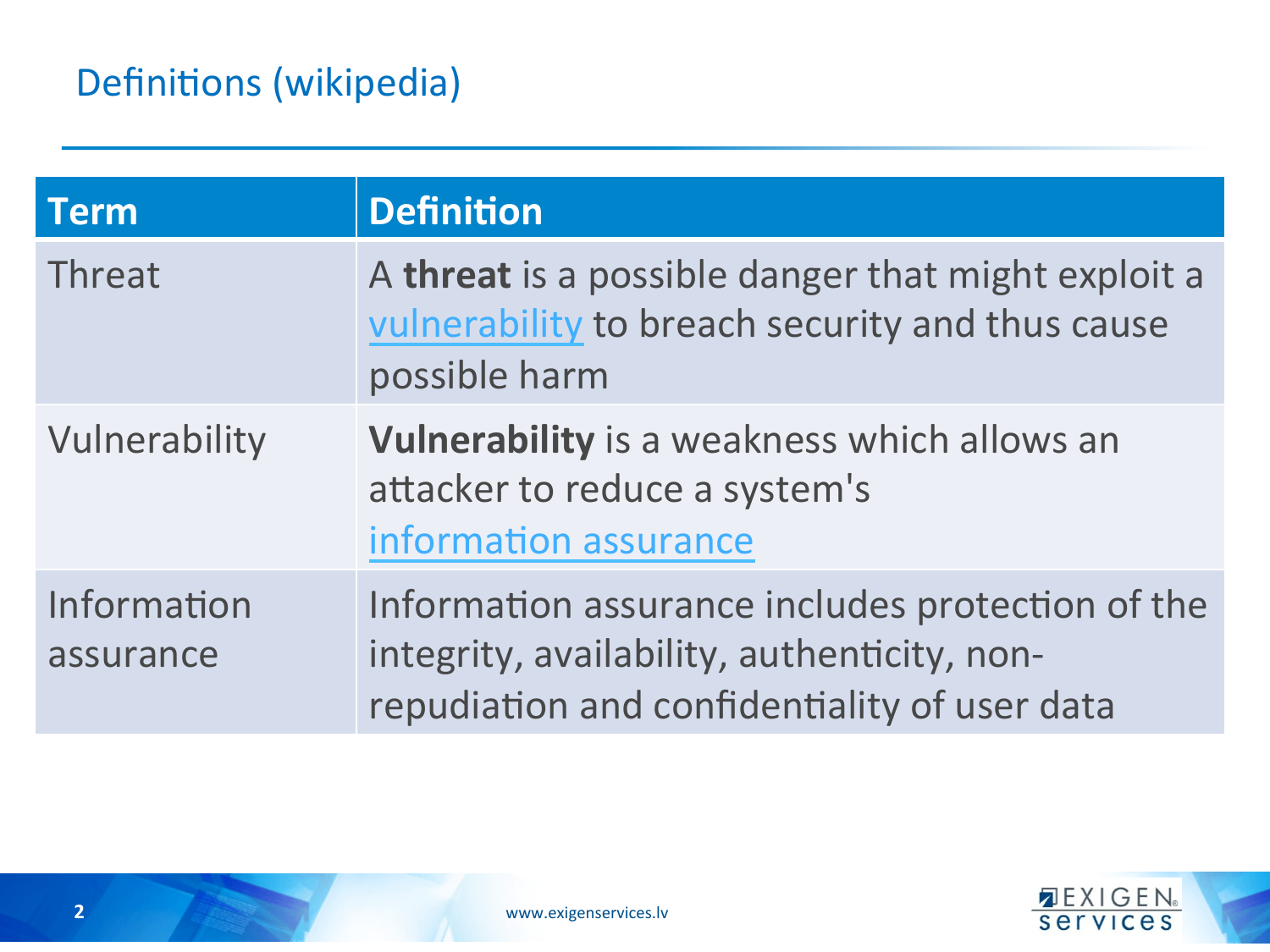- A perfect report would include
	- $-$  Threat described, including the possible harm
	- $-$  Affected information security item
	- $-$  Repeatable exploit scenario
- "Nothing is perfect"
	- Auditors' inadequate
		- business knowledge
	- $-$  Insufficient time/funding
	- $-$  "Not required" by contract

To exploit a vulnerability, an attacker must have at least one applicable tool or technique that can connect to a system weakness

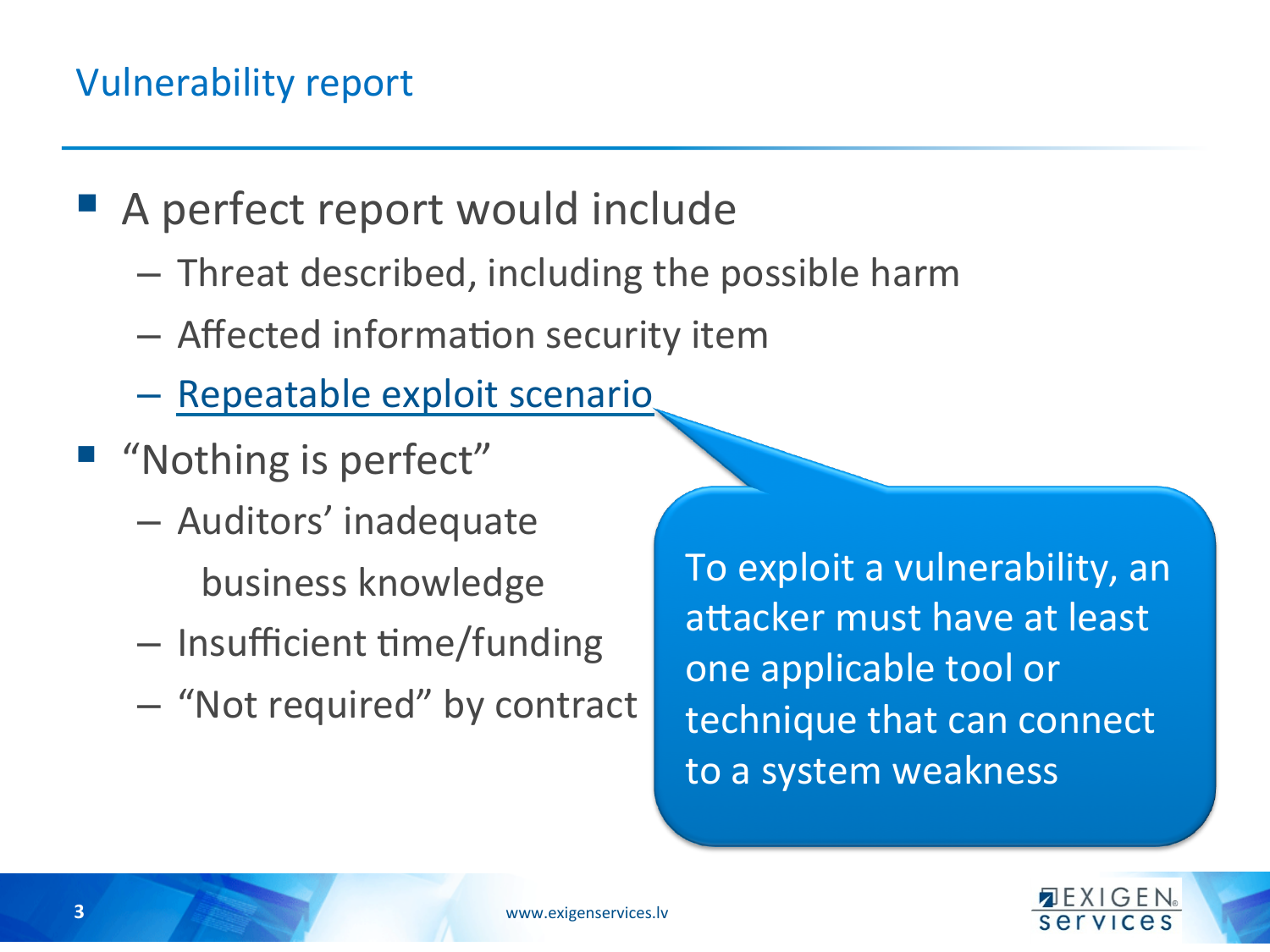- Proof of possible exploit scenario existence, i.e.
	- $-$  If <script>alert(1)</script> is executed, then any script possibly can be executed
	- $-$  If there is no user lockout then one can find user password
- Not following "best practice", without exploit scenario
	- $-$  Sending session ID as parameter
	- $-$  Insecure Cookie usage
	- $-$  Displaying technical error details to a user
- Undocumented "features"
	- $-$  Missing authorization to access logically "private" URLs

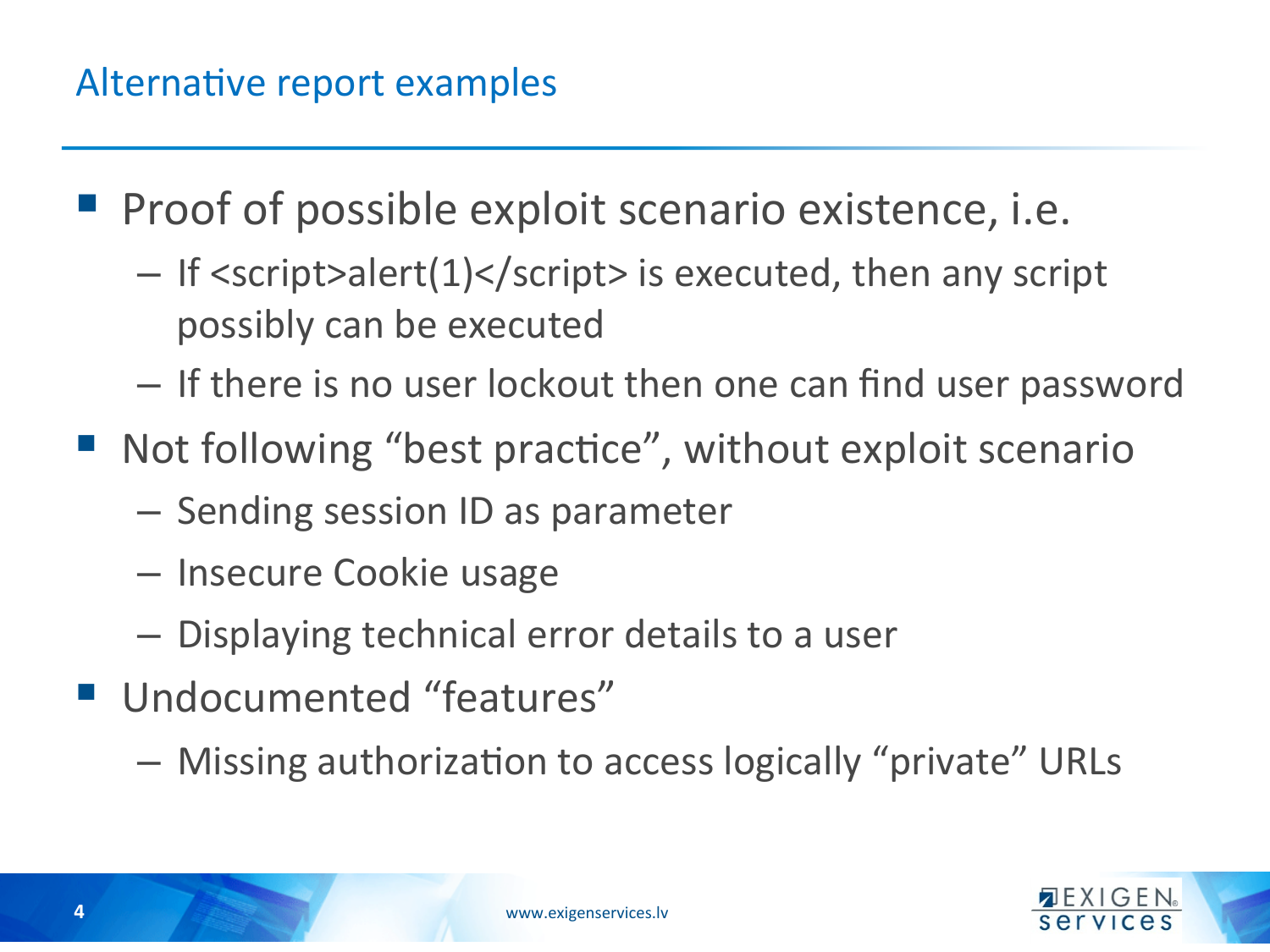Things you need to know to be able to

# **READ AN INPERFECT REPORT**

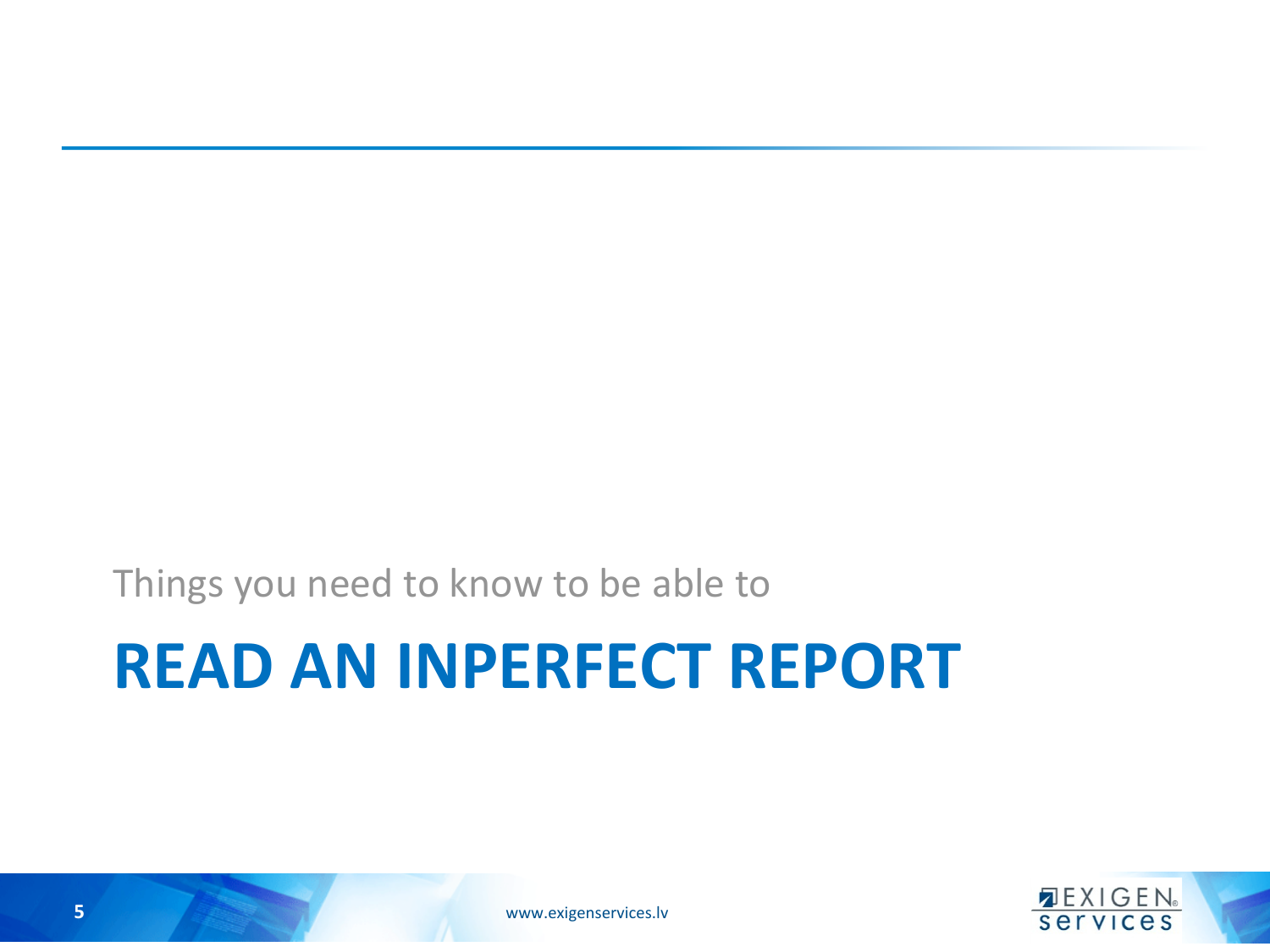### Understanding penetration testing

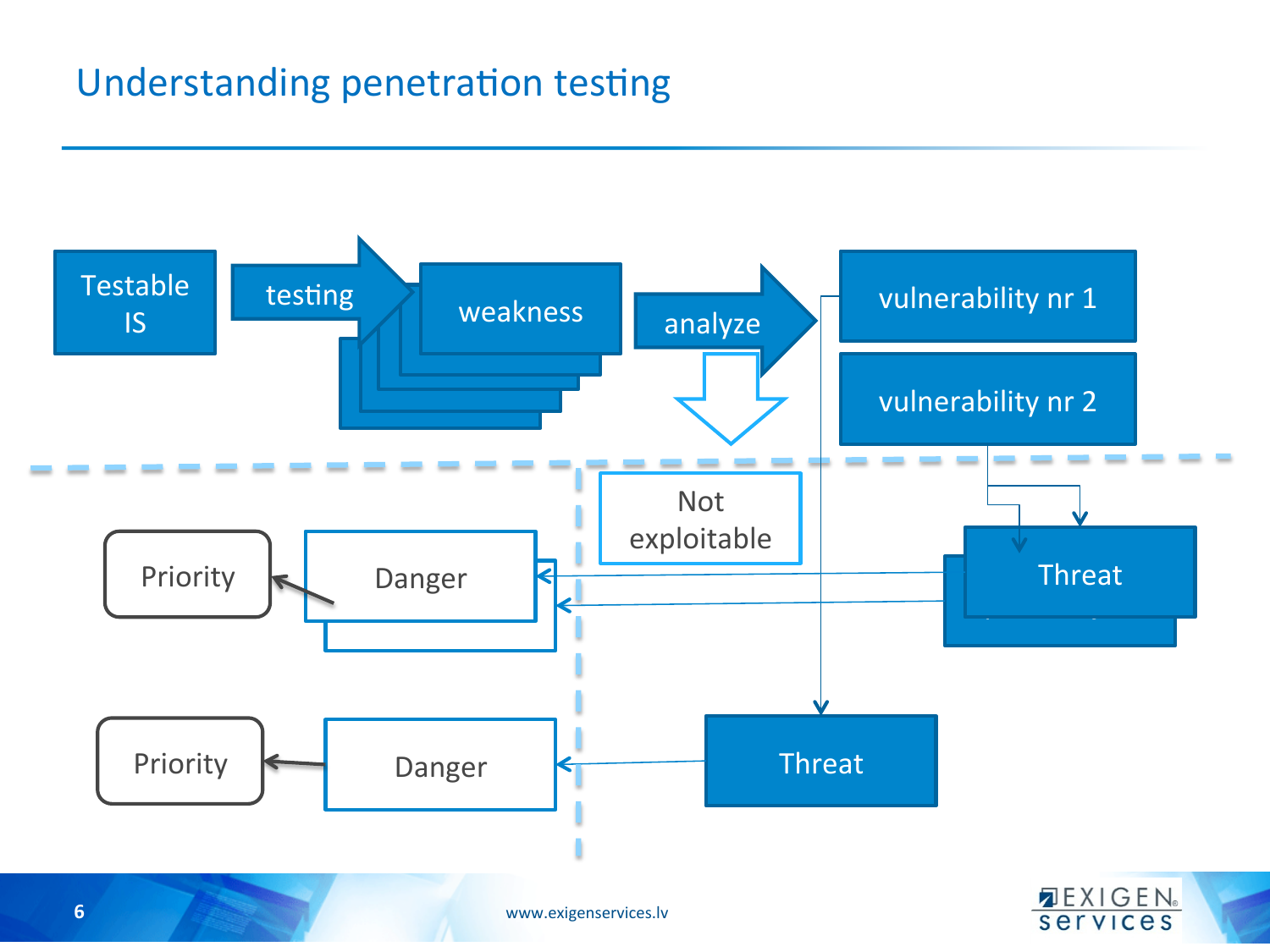### Weakness types

|                | <b>OWASP risk</b>             | <b>Sample weakness</b>                                            | <b>Attacker may:</b>                          |
|----------------|-------------------------------|-------------------------------------------------------------------|-----------------------------------------------|
| $\mathbf 1$    | Injections                    | User input is concatenated<br>into an sql statement               | execute any<br><b>SQL statement</b>           |
| $\overline{2}$ | Broken auth. & ses.<br>Mngmt. | User's session id is publically<br>available                      | Do whatever on<br>behalf of the<br>user       |
| $\mathbf{3}$   | <b>Cross Site scripting</b>   | Data is allowed to contain<br><b>HTML tags, including scripts</b> | <b>Execute script</b><br>in user's<br>browser |
| $\overline{4}$ | Isecure direct<br>access      | Security only restrict sending<br>secure URLs to user             | <b>Guess an URL</b><br>and access it          |
| 5              | Security misconfig.           | OS unpatched, default DB<br>password, etc.                        | various                                       |

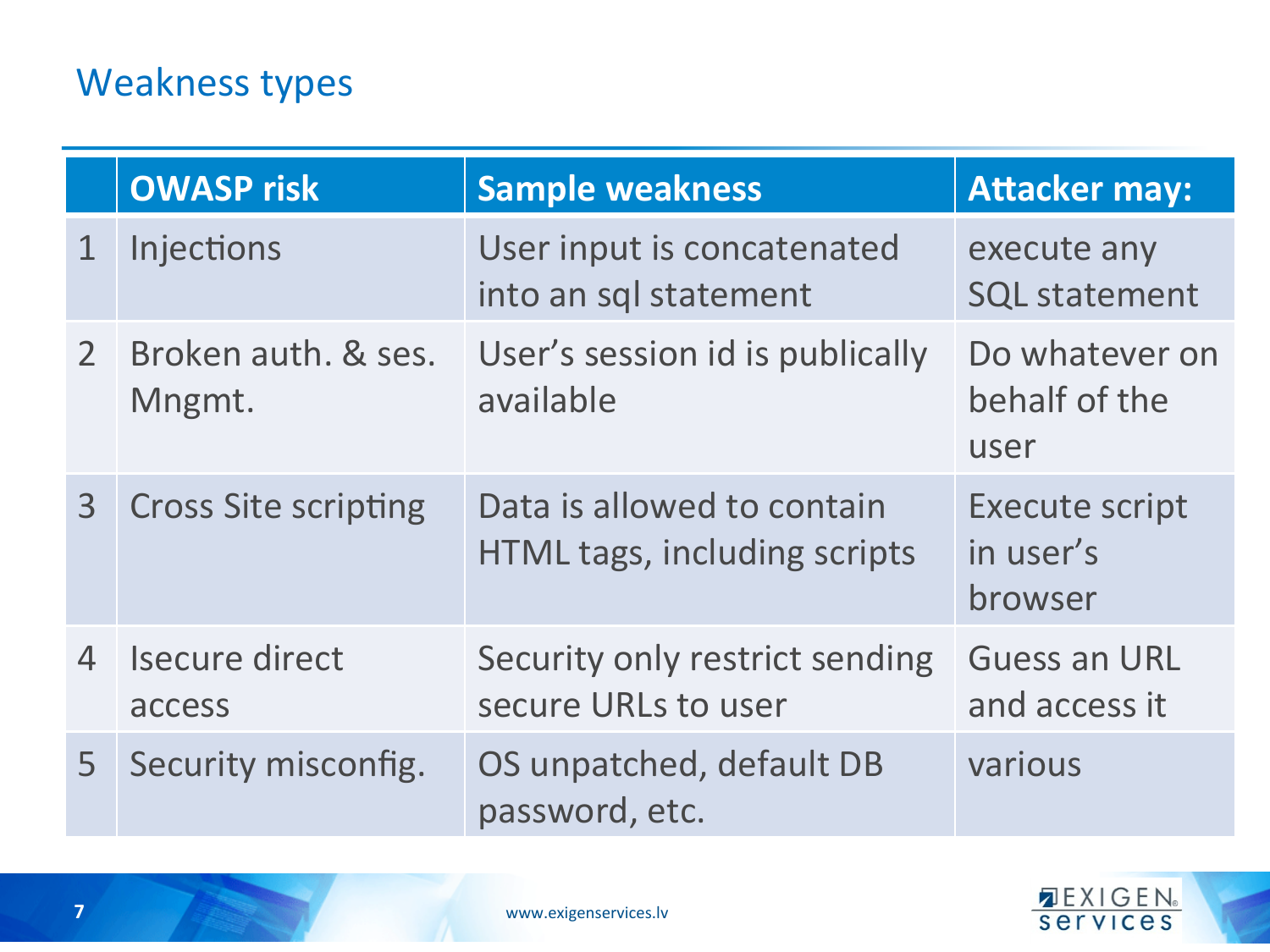### Weakness types

|                | <b>OWASP</b> risk          | <b>Sample weakness</b>                              | <b>Attacker may</b>                           |
|----------------|----------------------------|-----------------------------------------------------|-----------------------------------------------|
| 6              | Sensitive data<br>exposure | <b>HTTP</b> protocol<br>transfers sensitive<br>data | Act as man in the<br>middle and steal<br>data |
| $\overline{7}$ | <b>Missing access</b>      | A web page missing                                  | Access page                                   |
|                | control                    | authorization check                                 | unauthorized                                  |
| 8              | Cross Site Req.            | <b>No CSRF protection</b>                           | Submit actions of                             |
|                | Forgery                    | implemented                                         | behalf of other users                         |
| 9              | Known<br>vulnerabilities   | Old, unpatched 3rd<br>party library used            | Various                                       |
| 10             | Unvalidated                | A redirect use URL                                  | Various, including                            |
|                | <b>Redirects</b>           | from a hidden field                                 | stealing user session                         |

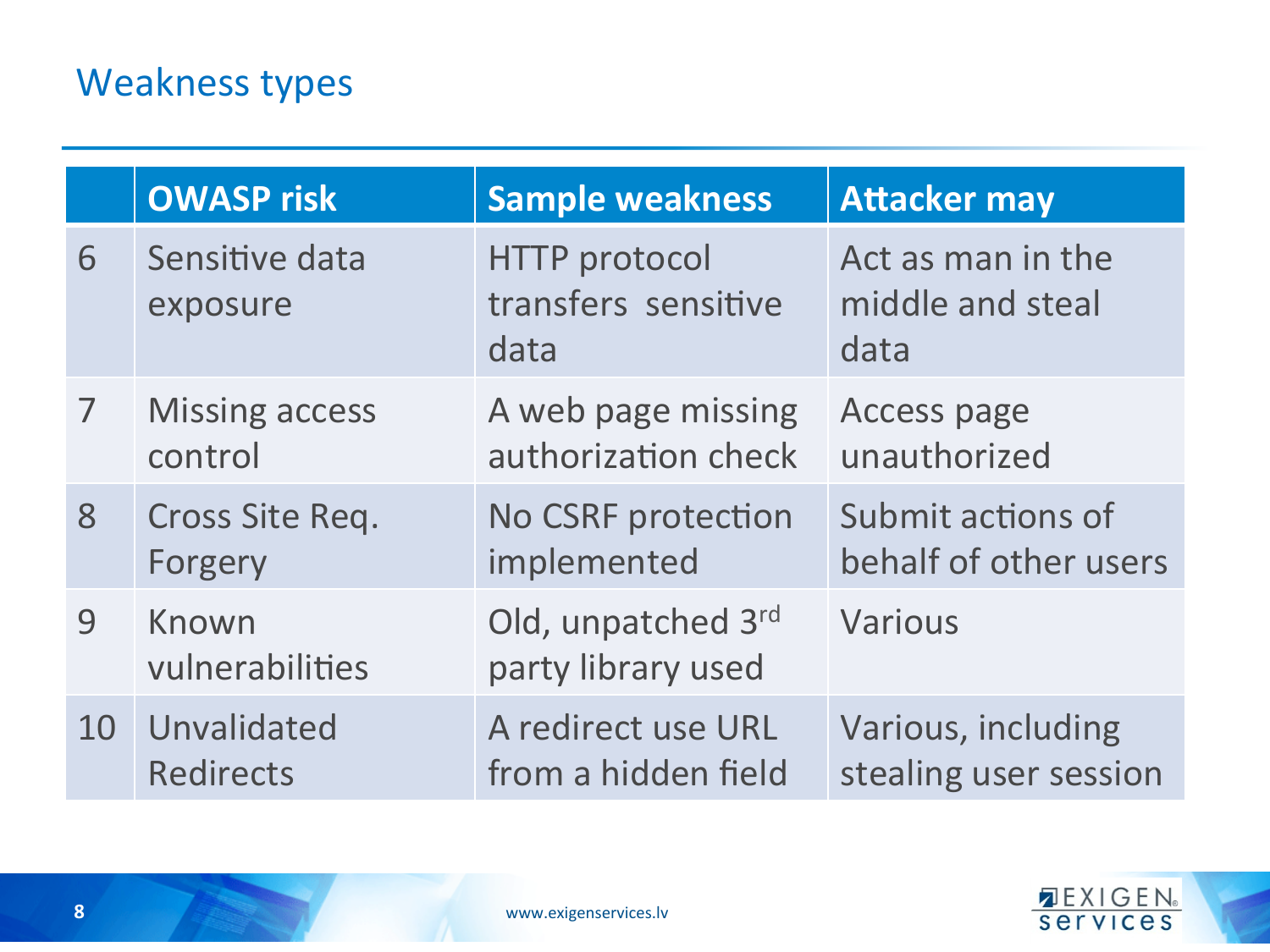Understanding penetration testing tools

- Tools (I use Burp) can:
	- $-$  Scan you WEB Server for available URLs
	- Work as *Man-In-The-Middle* even in the case of SSL
- In particular you can:
	- $-$  Change HTML page: disable client-side validation, unhide hidden fields, change drop-down values, etc.
	- $-$  Edit http(s) request or even "forge" a new one
	- $-$  View and edit your cookies, change request headers

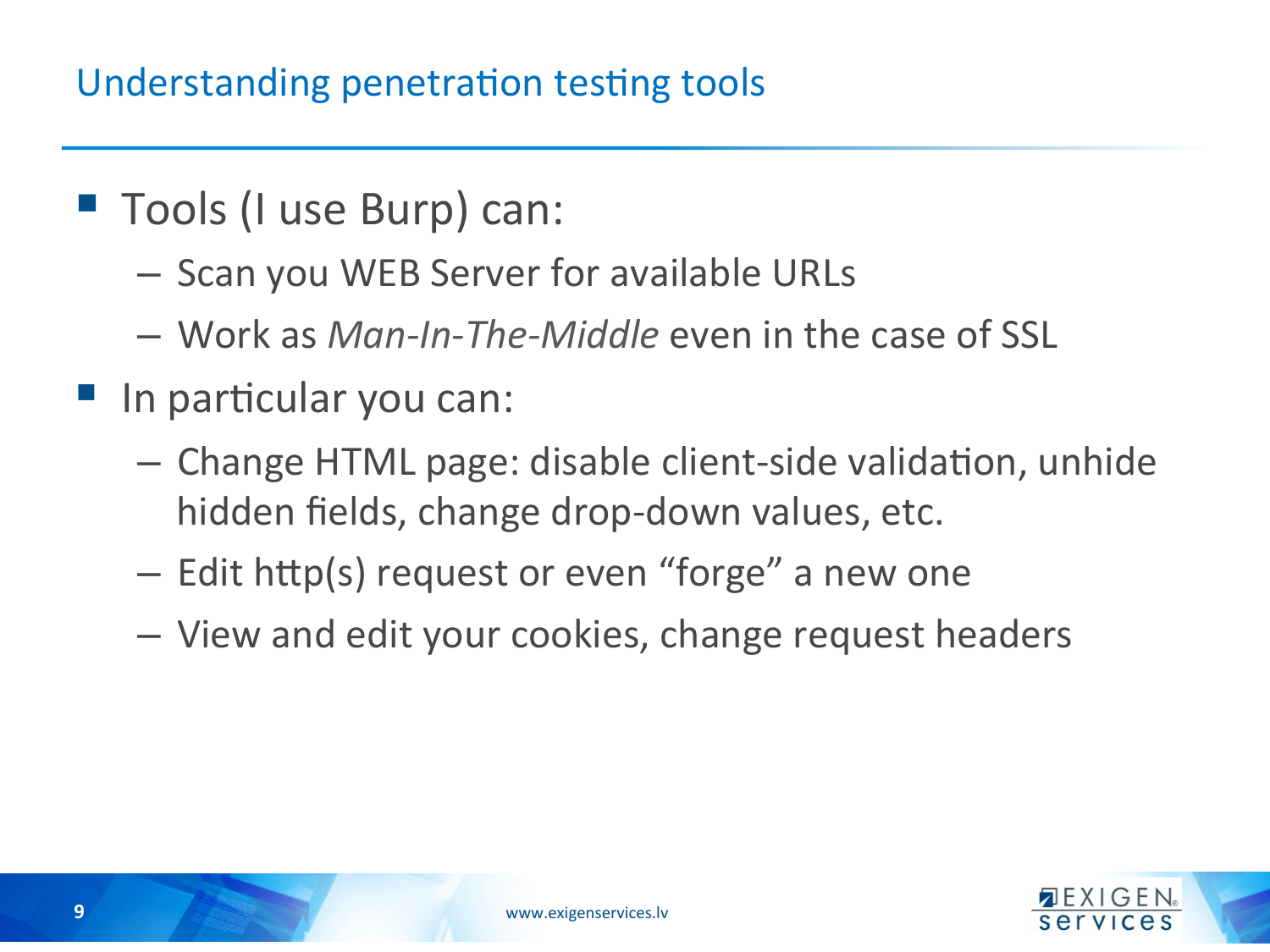### **DISCLAIMER**

*Screen-shots in next slides are taken (and slightly edited)* from the internal testing environment by Exigen Services Latvia in order to test the security of the *component that is part of Latvia.lv portal.* Latvia. *Iv* portal were not tested directly.

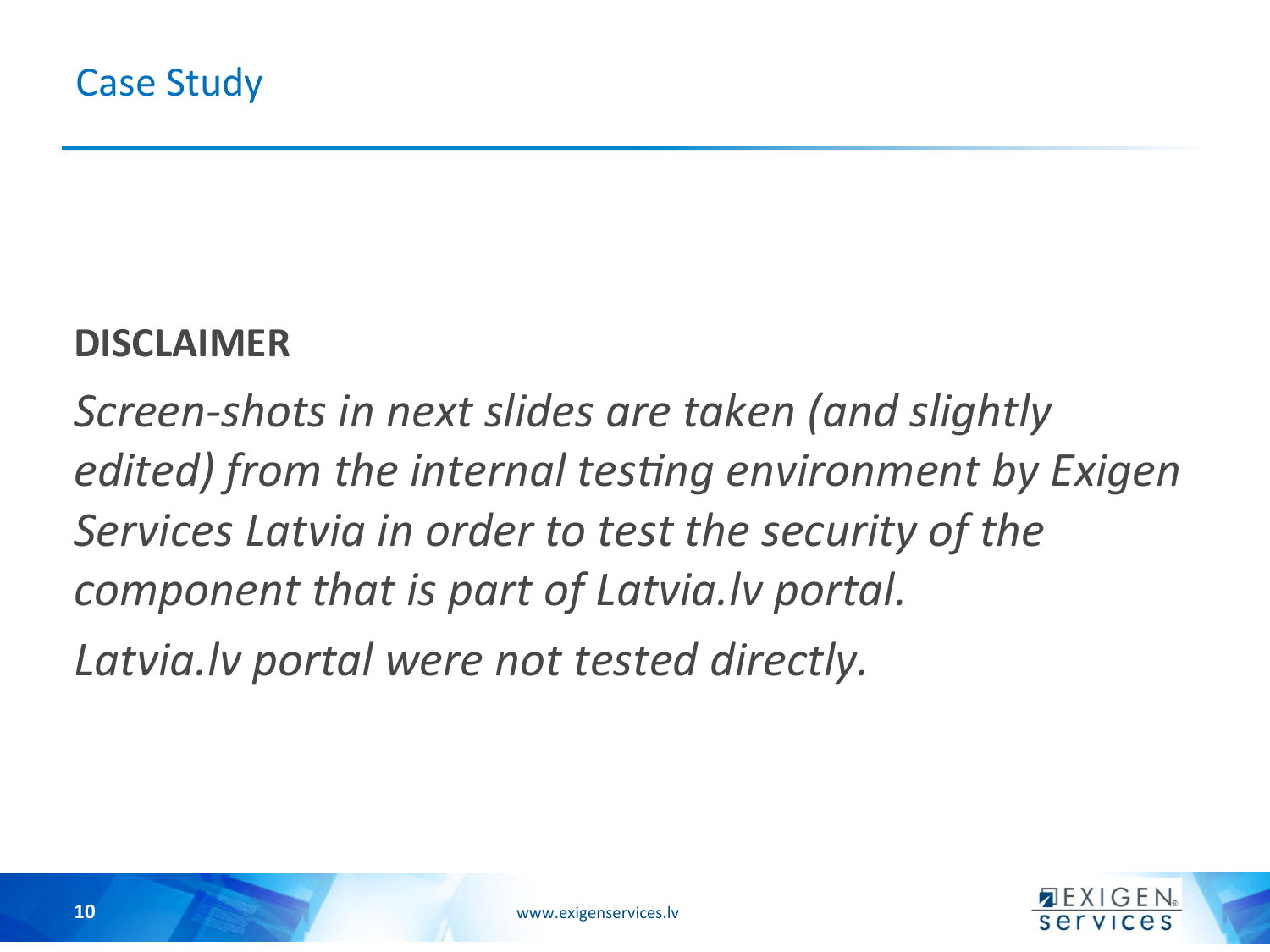### Cookie+ FireFox plugin

| Latvi)a.lv      |                                                          |                                       |  |  |  |  |  |
|-----------------|----------------------------------------------------------|---------------------------------------|--|--|--|--|--|
|                 | Cookies Manager+ v1.5.2 [showing 10 of 1567, selected 1] |                                       |  |  |  |  |  |
| <b>FAQ</b>      | File Edit View Tools                                     | Edit Cookie+                          |  |  |  |  |  |
|                 | Search:<br>l ekons                                       |                                       |  |  |  |  |  |
|                 | Site                                                     | Name: 7 ASP.NET_SessionId             |  |  |  |  |  |
| LSP > EKONS >   | ekonstest002                                             | Content: 7   j2pgbejbpajs11ajz0uqu5ix |  |  |  |  |  |
|                 | ekonstest002                                             | Host: <b>V</b> ekonstest002           |  |  |  |  |  |
| <b>FAQ list</b> | ekonstest002                                             | Path: $\nabla$                        |  |  |  |  |  |
|                 | ekonstest002                                             | Send For: V<br>Any type of connection |  |  |  |  |  |
|                 | ekonstest002                                             |                                       |  |  |  |  |  |
|                 | ekonstest006                                             | Http Only: ☑<br>Yes                   |  |  |  |  |  |
| sez benneddad   | ekonstest006                                             | at end of session<br>Expires: V       |  |  |  |  |  |

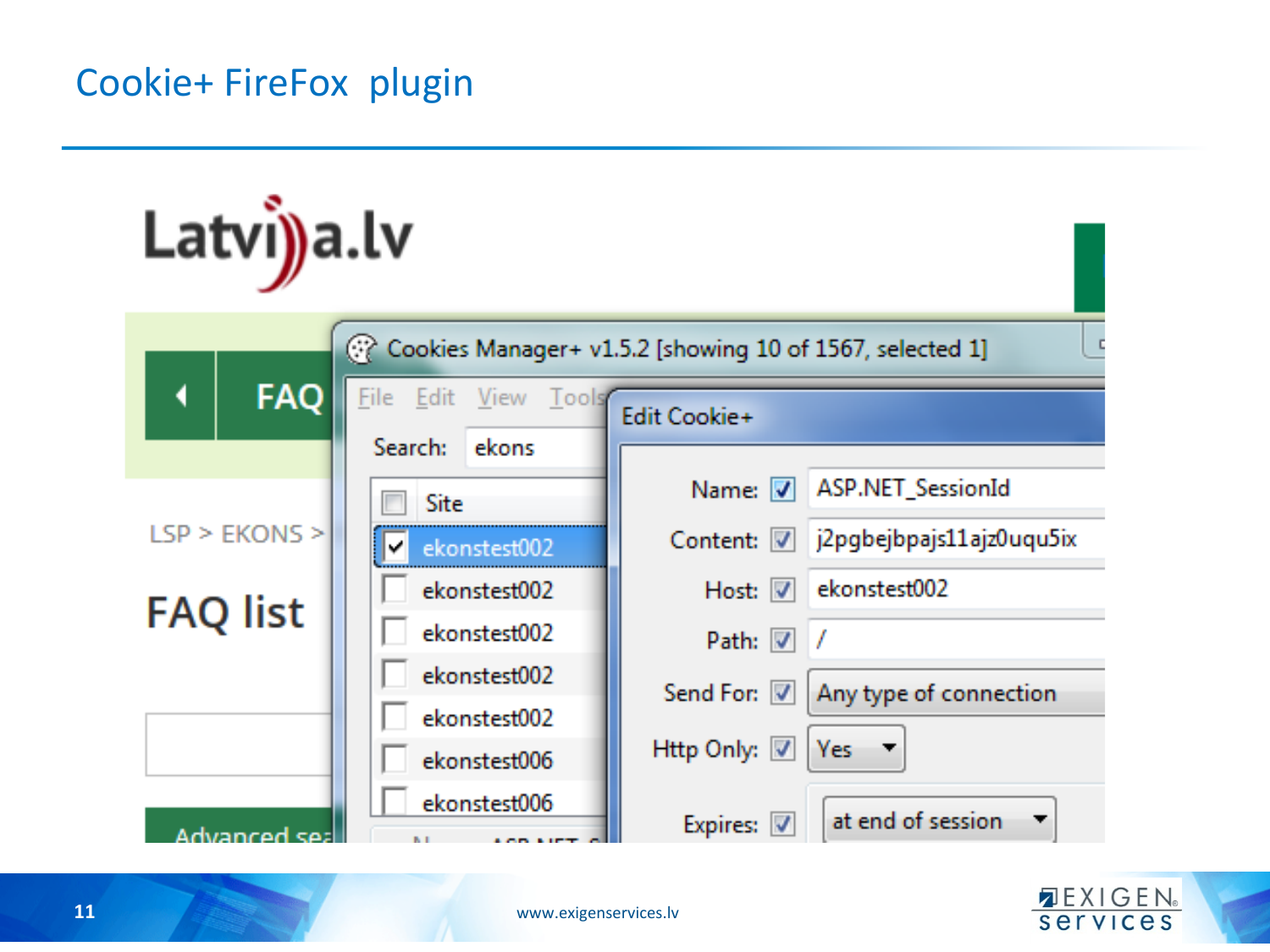### Un-hiding (editable) hidden fields



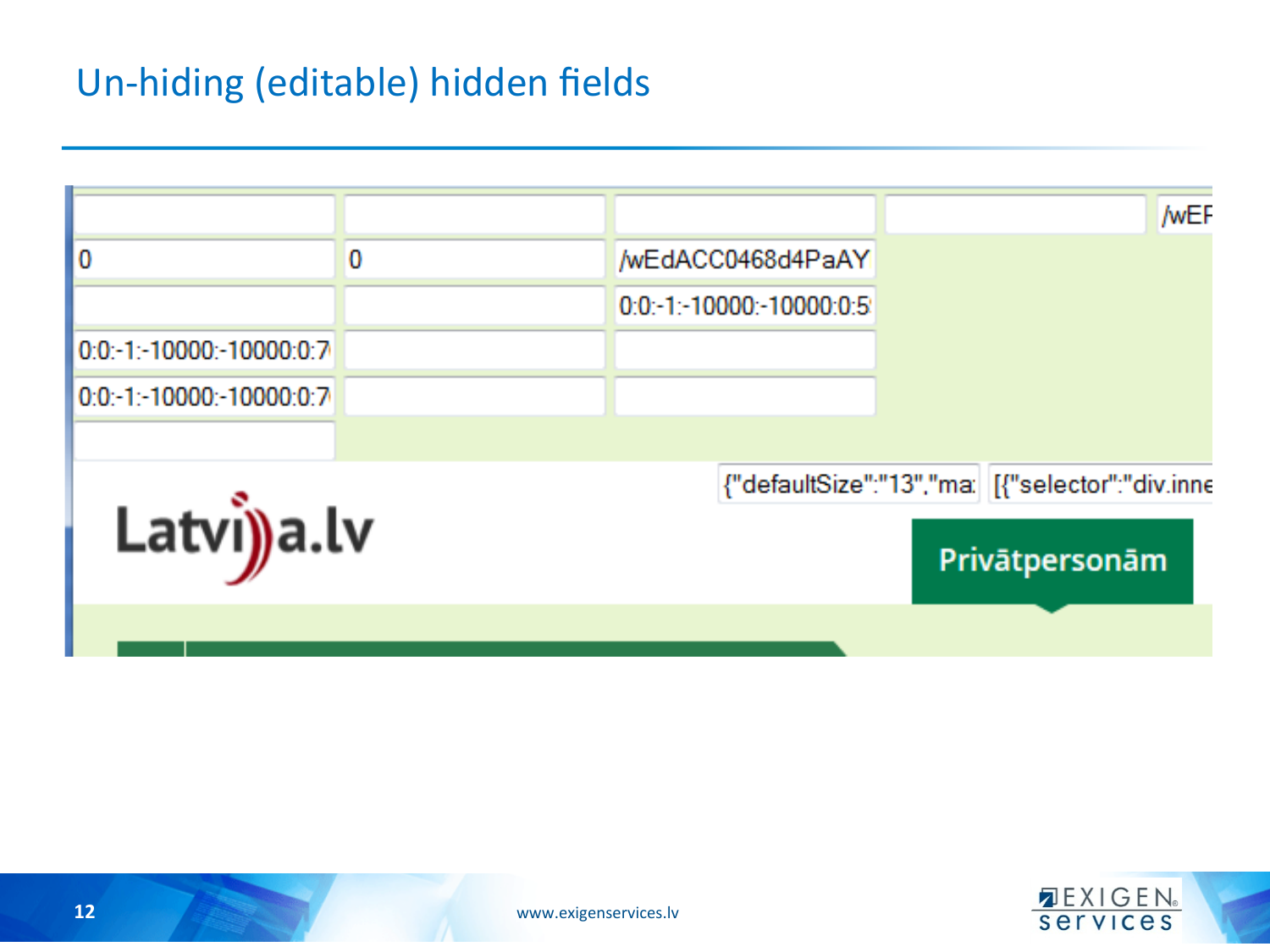### Editing HTTP request - SQL injection in radio button value





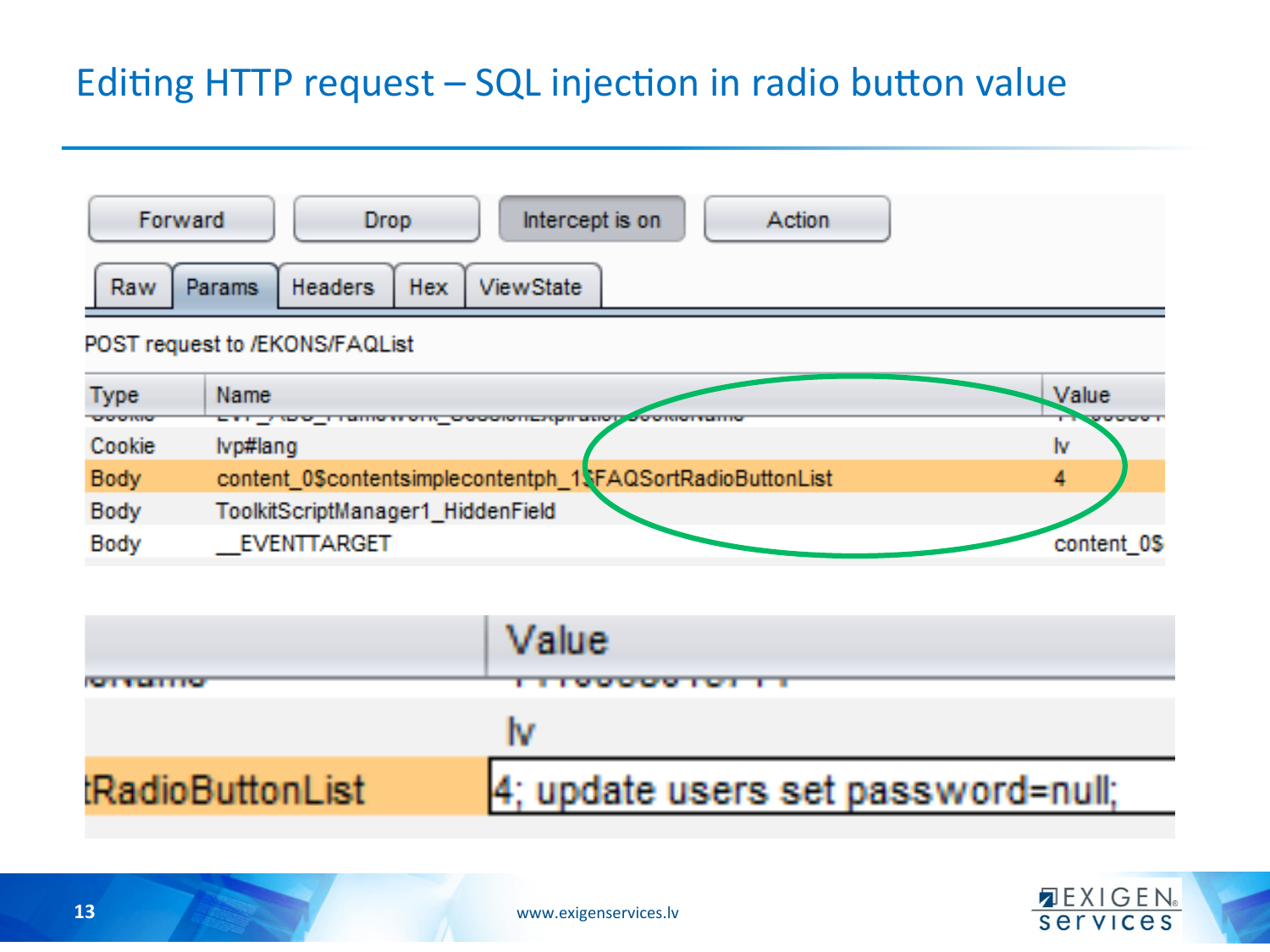#### Session stealing explained



**DEXIGEN**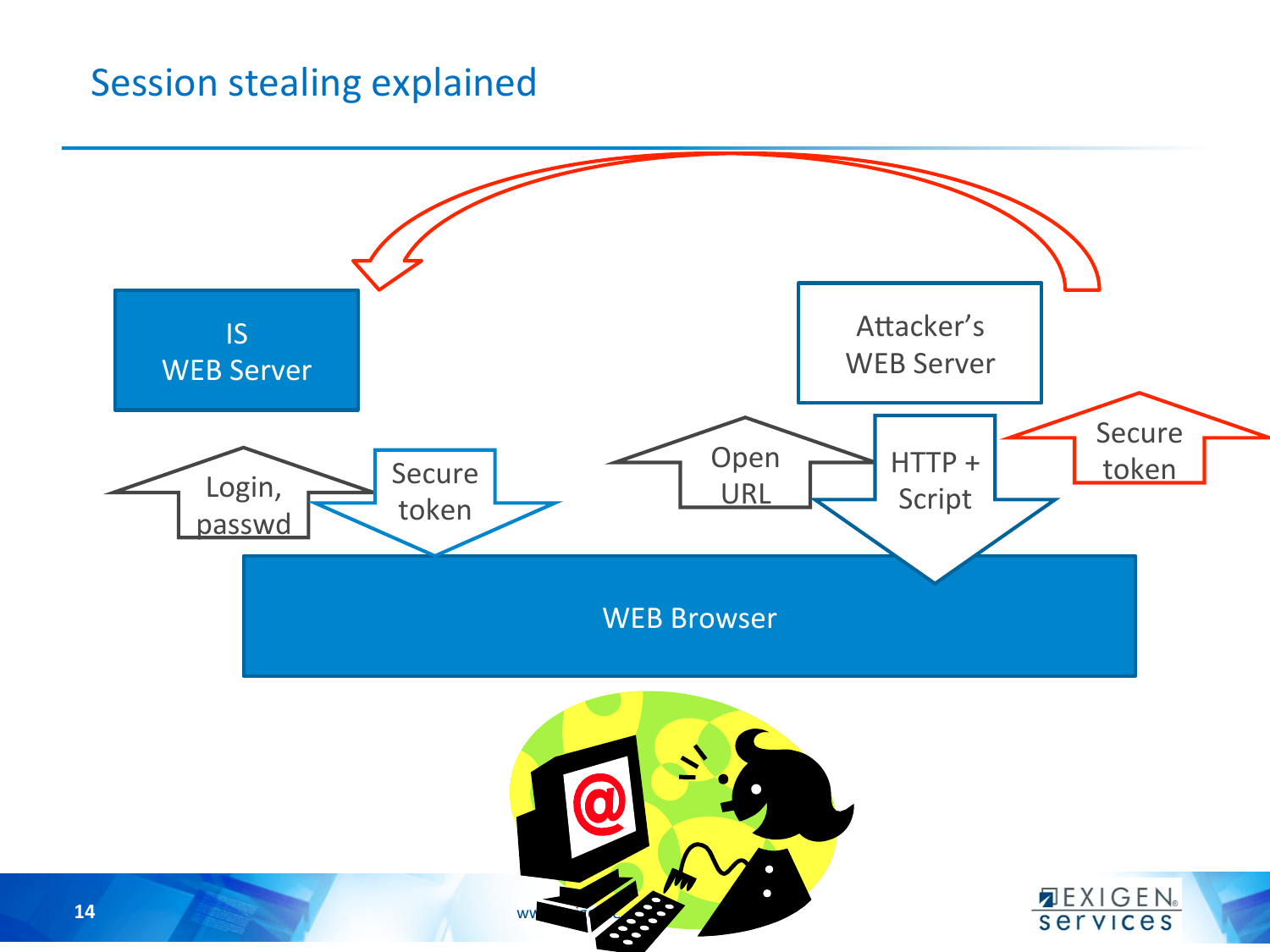

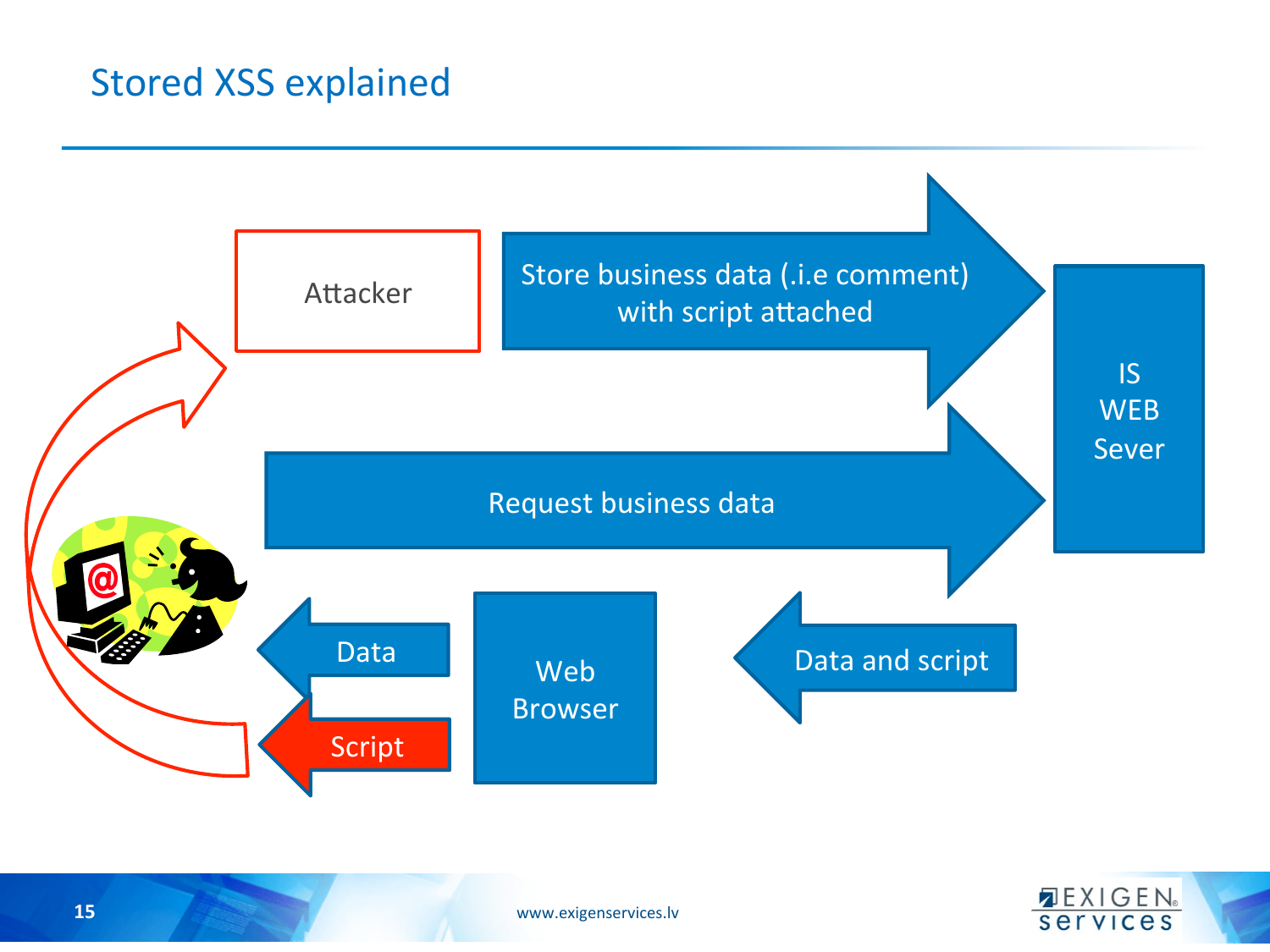### **CSRF** explained

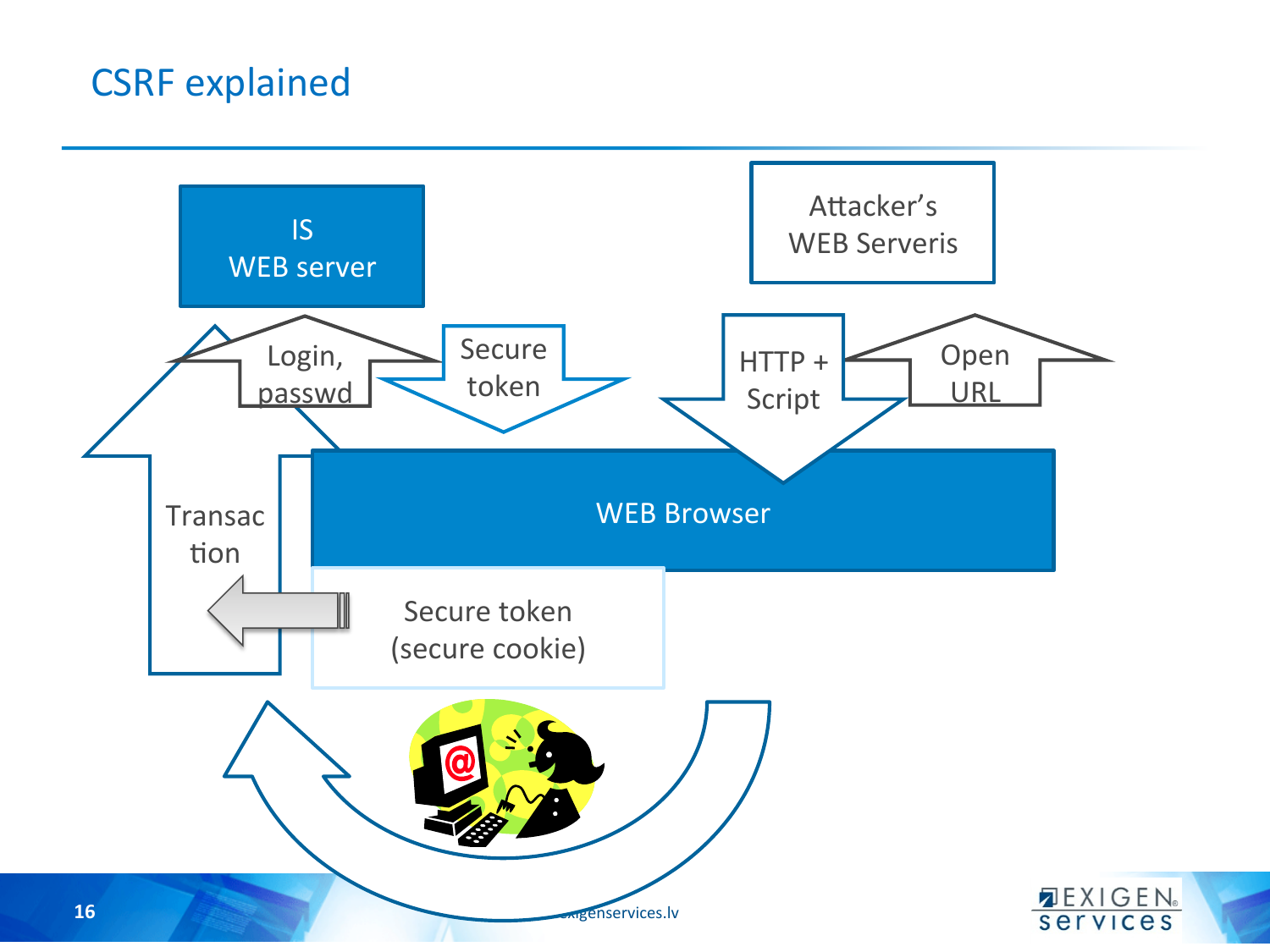Not every weakness allows an attacker to pose a

## **THREAT TO THE BUSINESS**

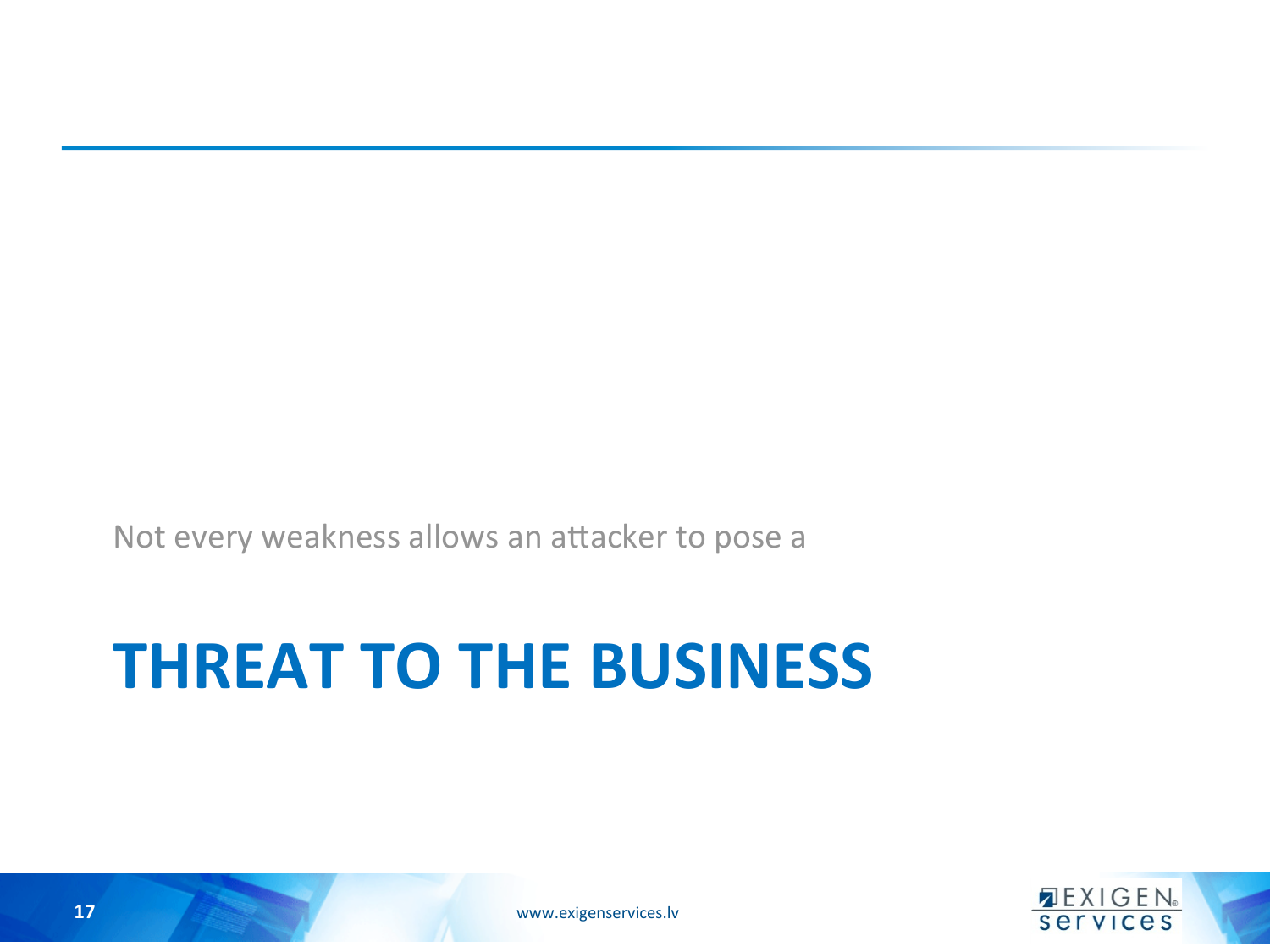### Weakness/vulnerability analysis

- Predicting possible harm vulnerability exploit could cause
	- $-$  Require different effort
	- Require different skills/knowledge
- Alternatives
	- Ask customer (get money?)
	- $-$  Fix anyway (if it is not hard)
	- Ignore (undertake risk)



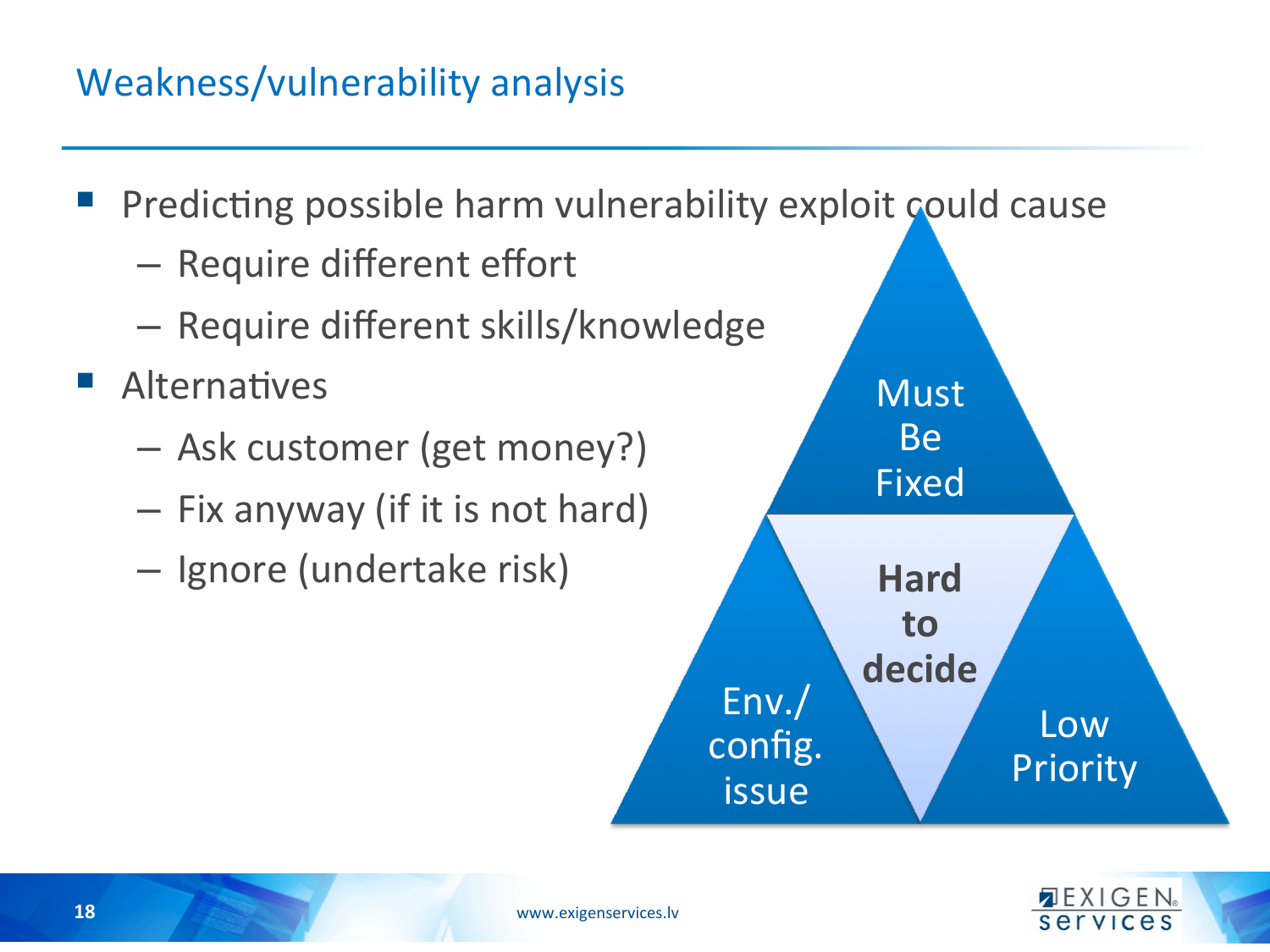| Not a bug    | • There is no threat because all<br>pages are «read only»        |  |
|--------------|------------------------------------------------------------------|--|
| Wouldn't fix | • «Outsider» can't learn how to<br>forge a request               |  |
| Postponed    | • Workaround: reducing risk by<br>making request harder to forge |  |
| Fix          | • Implement protection as<br>recommended by OWASP                |  |

Note: absence of CSRF protection could also cause DOS attack risk

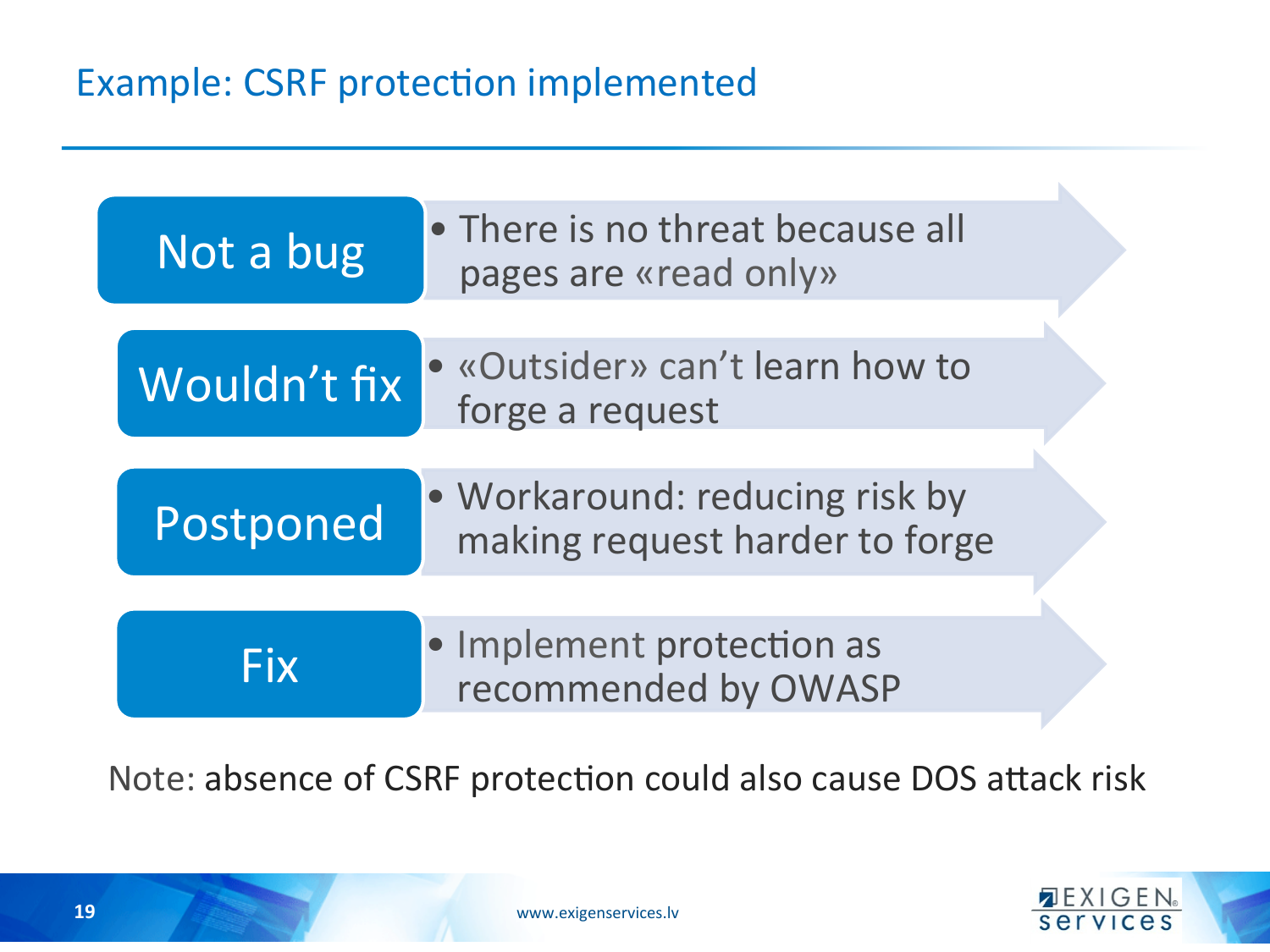- Report is just an information to be analyzed
	- $-$  Not every security "bug" require code fix
	- $-$  Penetration tester may not be able to decide which does
- Prerequisite for the decision making
	- Install some penetration test tools to repeat bugs
	- $-$  Understand security basics
	- $-$  Understand business context and production environment
- Functional tester role: you *may* 
	- $-$  Lead the process and report analysis
	- $-$  In future discover some of the bugs reported

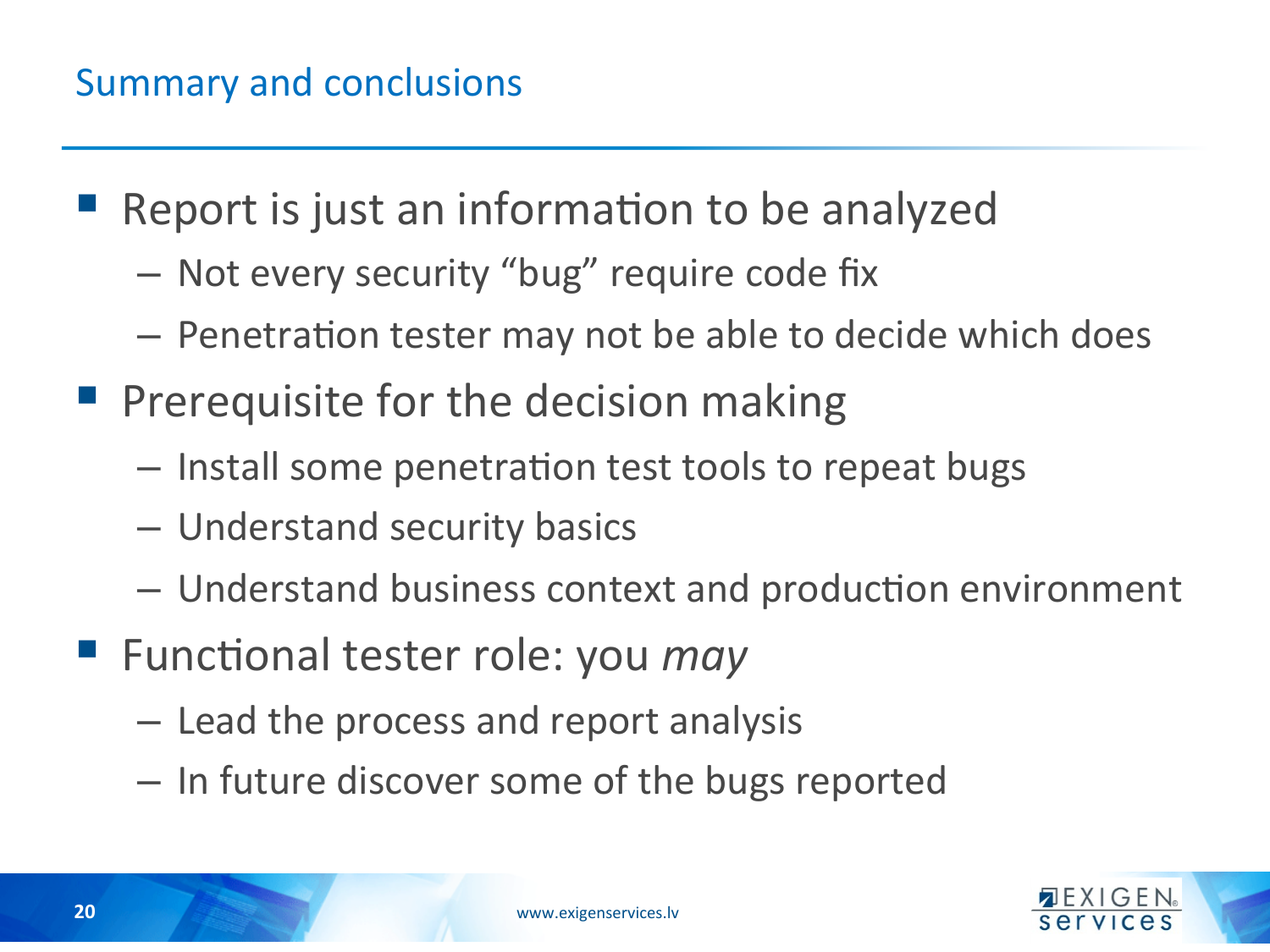## **QUESTIONS?**

### Contact:

### Ainārs Galvāns

#### **Security Tester, Exigen Services Latvia**

ainars.galvans@exigenservices.com

Eizensteina iela 29a | Riga, LV-1079, Latvia

phone +371 6707 2976 | mobile +371 2943 2698

www.exigenservices.lv

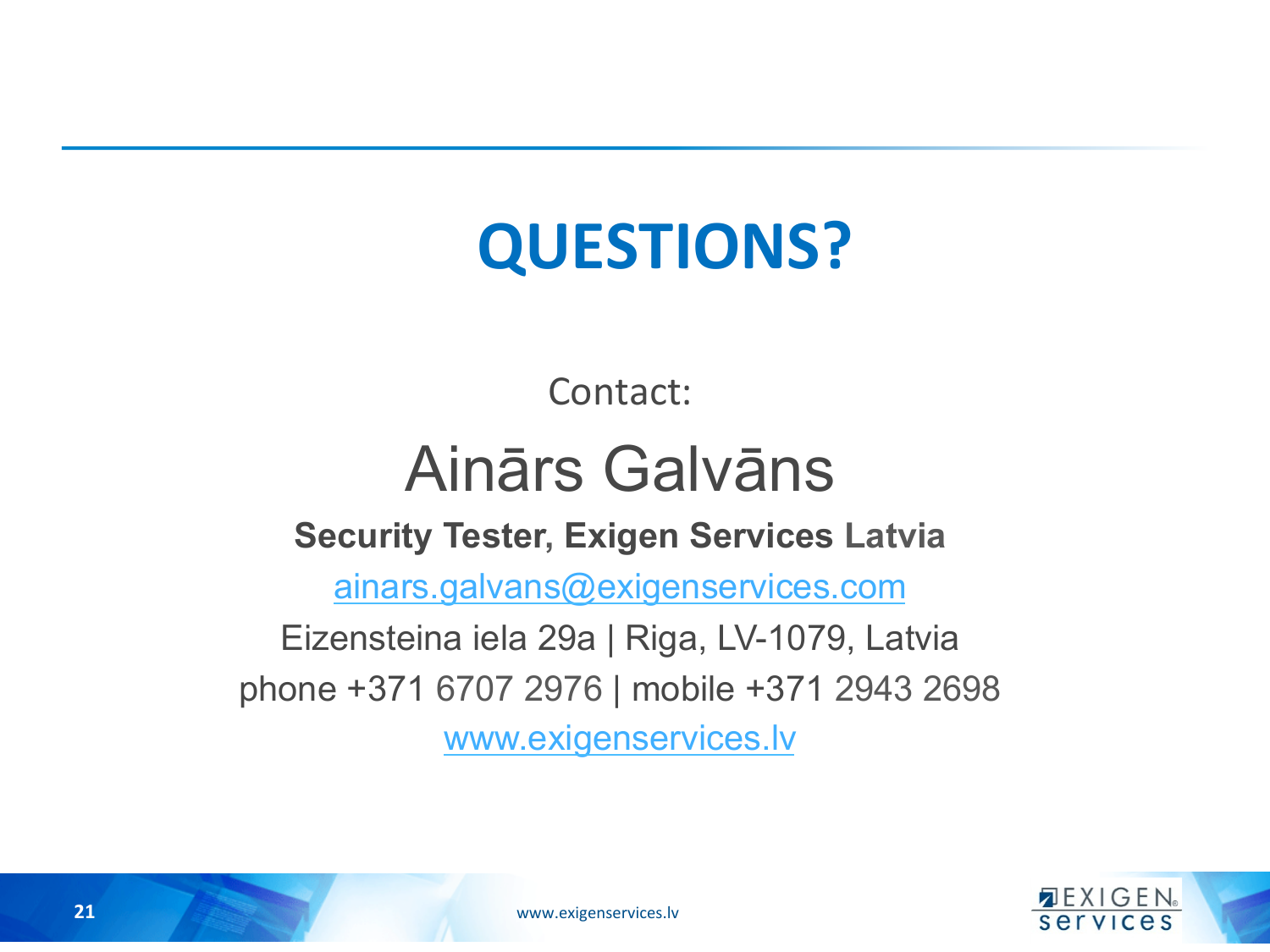Additional slides to support in case of questions

### **APPENDIXES**

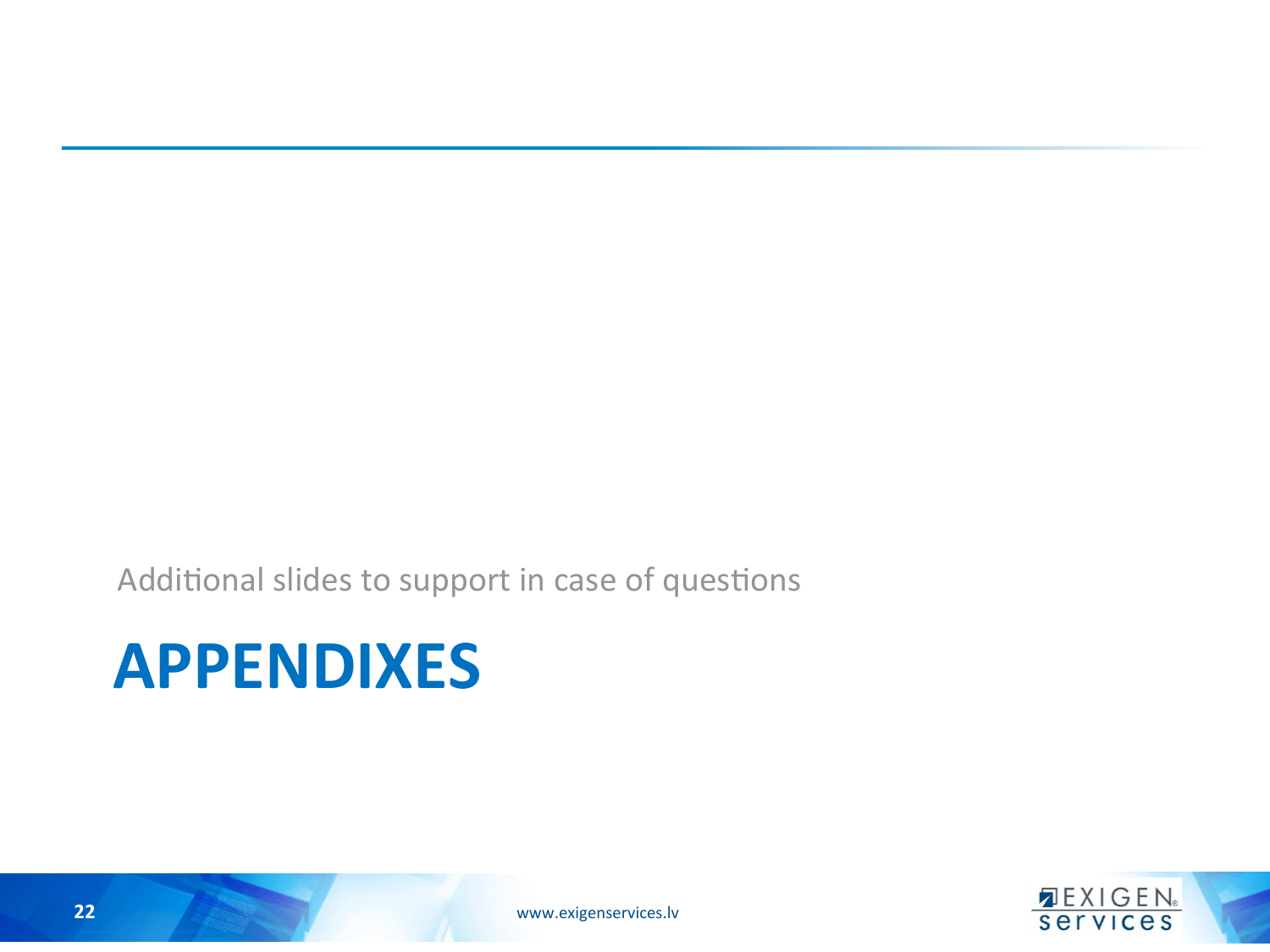#### Threat

… 

Back office user could steal other user's session

External attacker could guess portal user's password

Back office user may submit a DOS attack

#### Vulnerability

… 

Data Import don't prevent XSS togin have invalidated redirect Potential XSS in "old web pages" "Change password" in portal allows a weak new password No protection for brute force attack



**Danger?**